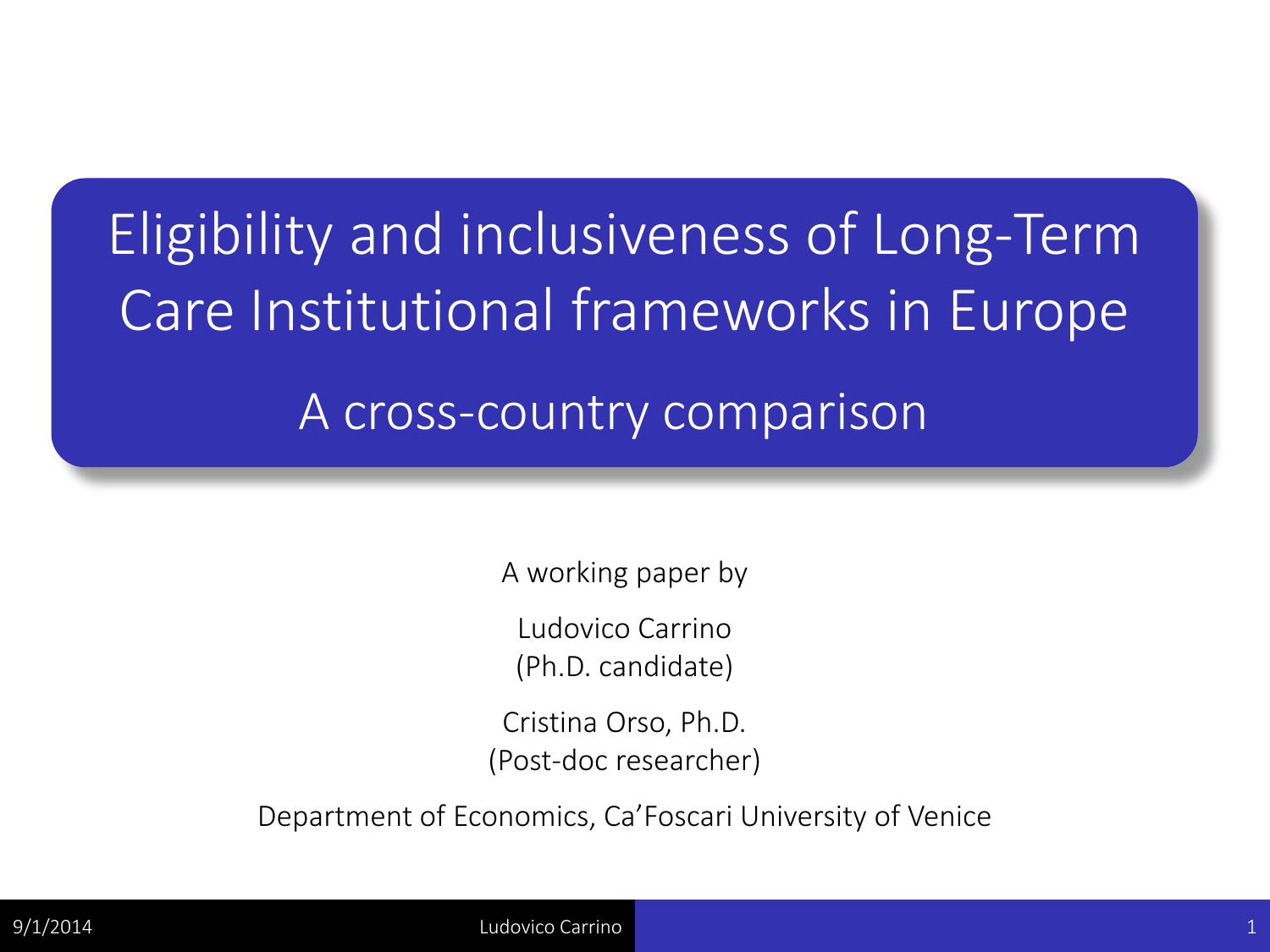### OUTLINE AND RESEARCH QUESTIONS

- A. Comprehensive picture of how the status of vulnerability is defined and measured in main European LTC programmes
- B. Proxy of inclusiveness of LTC systems in Europe
	- Comparison of assessment scales and eligibility rules through a simulation on the European elderly population interviewed in S.H.A.R.E.
- C. Access to formal care and potential systems' failures: empirical analysis among eligible and non-eligible population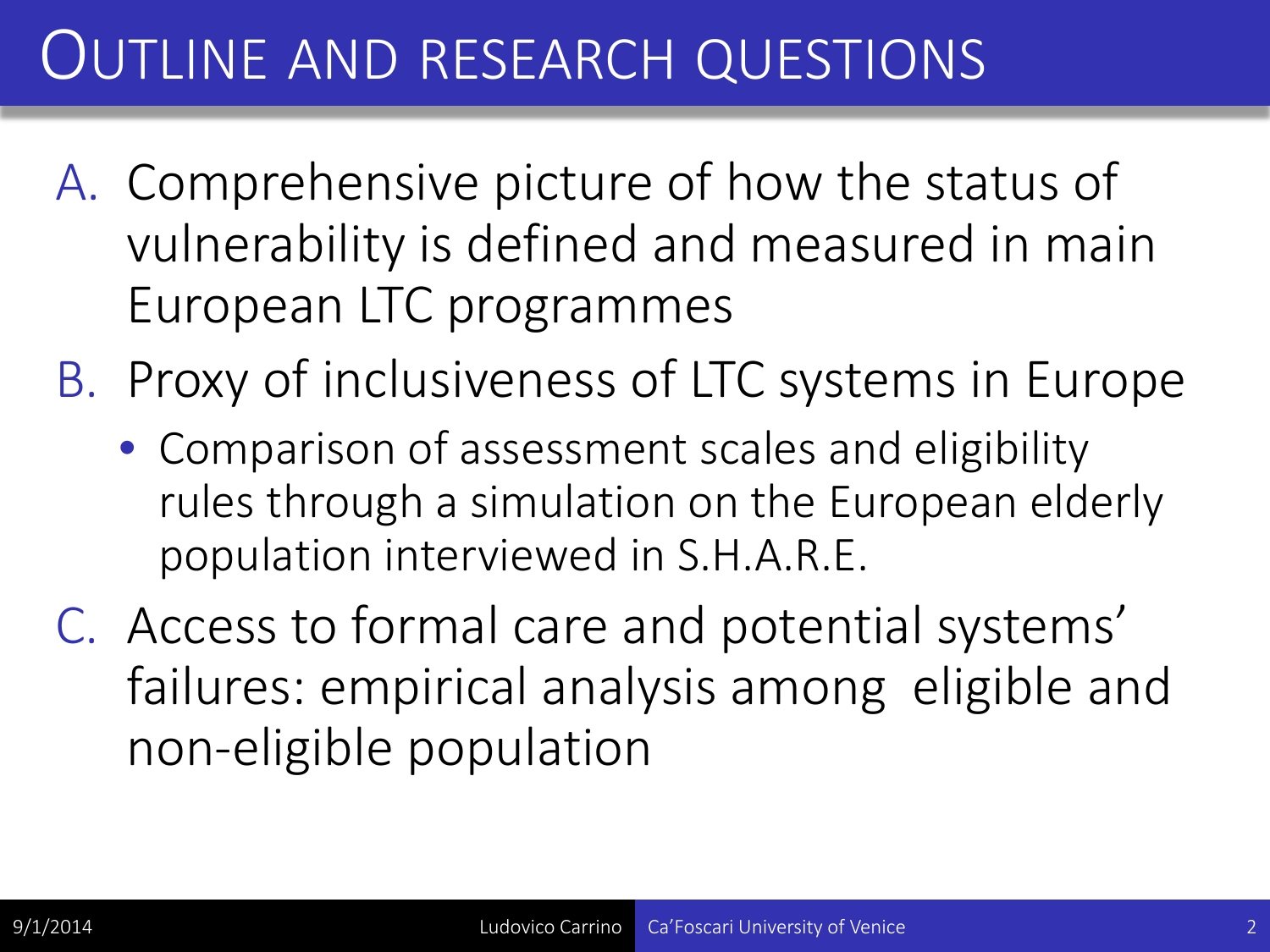## MAIN FINDINGS

- Significant heterogeneities exist with respect to:
	- assessments-of-need (dimensions of vulnerability)
	- eligibility conditions (minimum degree of vulnerability that gives access to LTC benefits)
	- inclusiveness (coverage) of LTC programmes
- Determinants of formal-care utilization differ between eligible and non-eligible individuals. Education effect: lower schooling increases risk of not receiving any formal care although being entitled to it.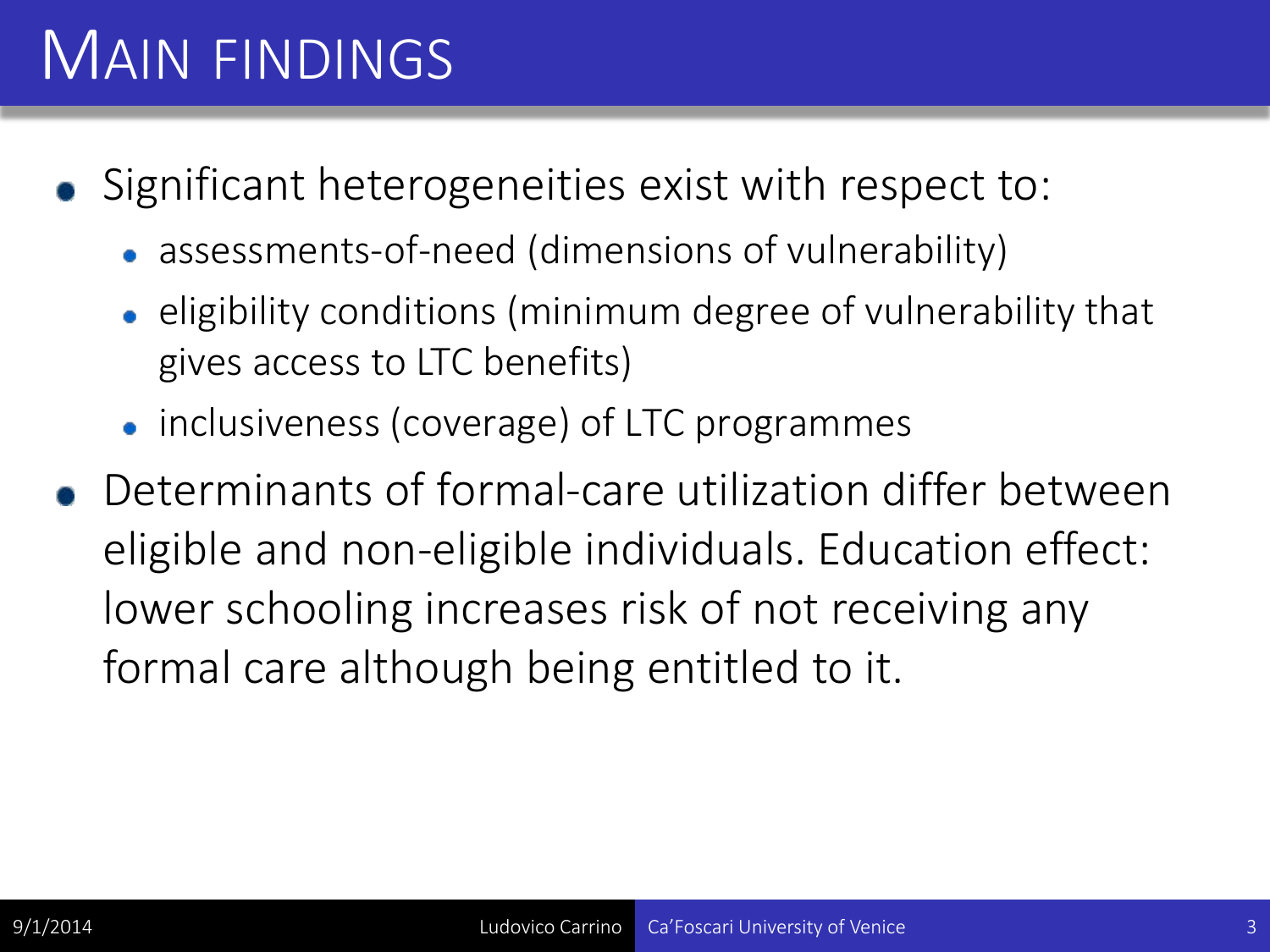### BACKGROUND: THE CONCEPT OF VULNERABILITY

- Vulnerability-risk is a crucial target of LTC programmes.
- Lack of a unique definition:
	- Different conceptual models and methods to identify vulnerable individuals.
	- Frailty, disability/dependency, co-morbidity.
	- Clegg et al. (2013), Rodríguez-Mañas et al. (2013), De Vries et al. (2011), Pel-Littel et al. (2009), Rockwood & Mitnitski (2007), Fried et al. (2004).
- Widely adopted tools for functional assessment:
	- ADL: bathing, dressing, toileting, transferring, continence, and feeding (Katz et al.,1970)
	- iADL: using the telephone, shopping, food preparation, housework, doing laundry, moving outdoor, performing own medications, handling finances (Lawton & Brody, 1969).
- Vulnerability in empirical analyses (Health Economics)
	- E.g., individuals' health-care utilization: functional- (mobility, ADL, iADL), cognitive-, subjective health- status, adopted as proxies of latent vulnerabilityrisk. Kalwij et al. (2014), Bonsang (2009), Bolin et al. (2008), Van Houtven & Norton (2004).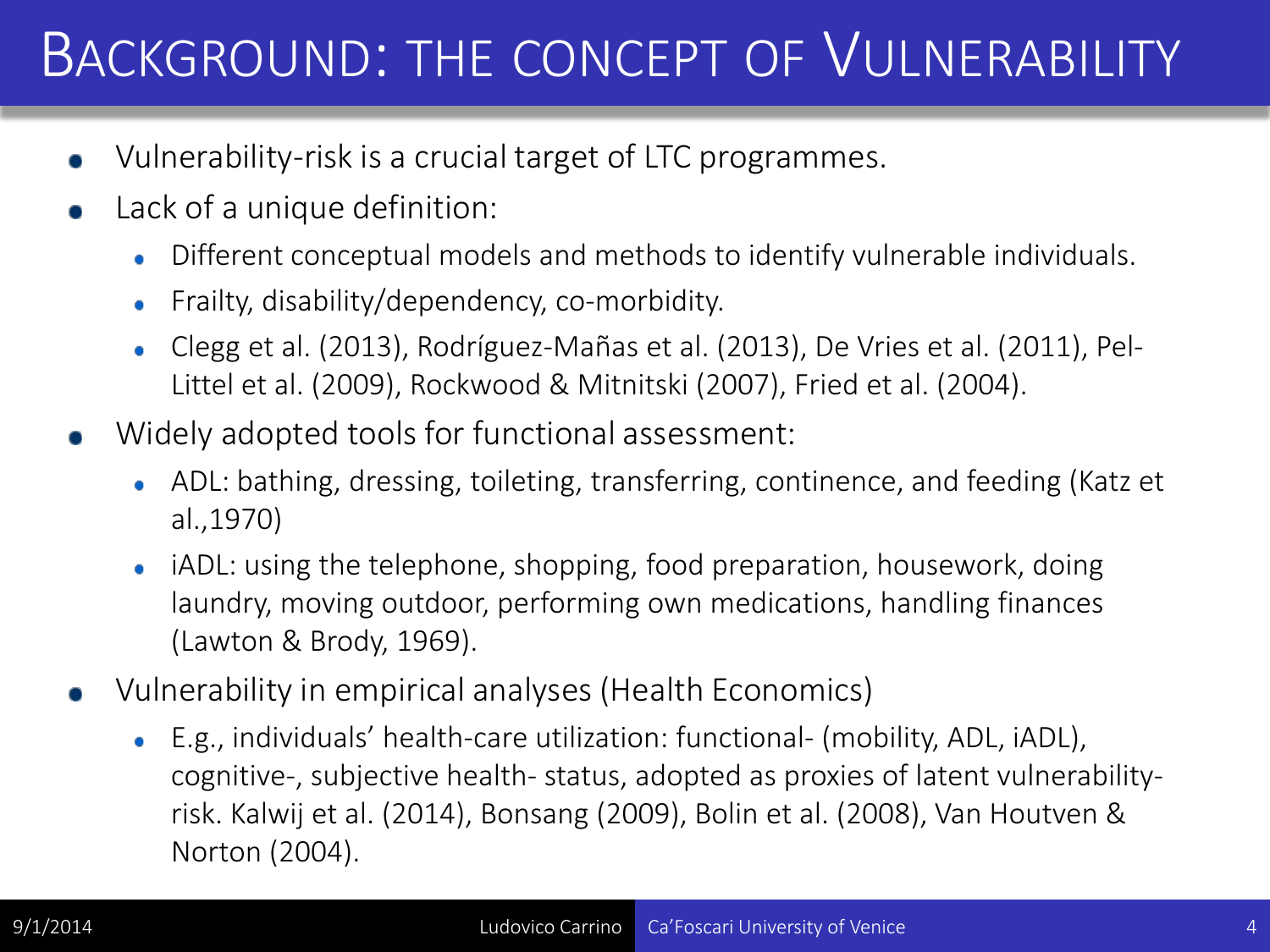### FOCUS ON THE INSTITUTIONAL SETTINGS

- Review of LTC institutional frameworks
	- OECD (2011, 2013), Colombo & Mercier (2012), de Meijer et al. (2011), Costa-Font et al. (2008), Pickard et al. (2007), Riedel and Kraus (2011) and Kraus et al. (2010), Da Roit and Le Bihan (2010), Ranci and Pavolini (2012).
	- Standardisation of needs-assessment; tailoring of care; adopting clinical guidelines.
- We focus on two specific and crucial aspects of LTC regulations:
	- Assessment-of-vulnerability methods
	- Eligibility rules: identifying "the" objectively-vulnerable individual
- For empirical purposes, our analysis is limited to LTC programmes characterized by:
	- an assessment-of-need based on medical conditions (functional/cognitive)
	- a set of clear-cut eligibility rules (i.e. a well-defined minimum level of vulnerability)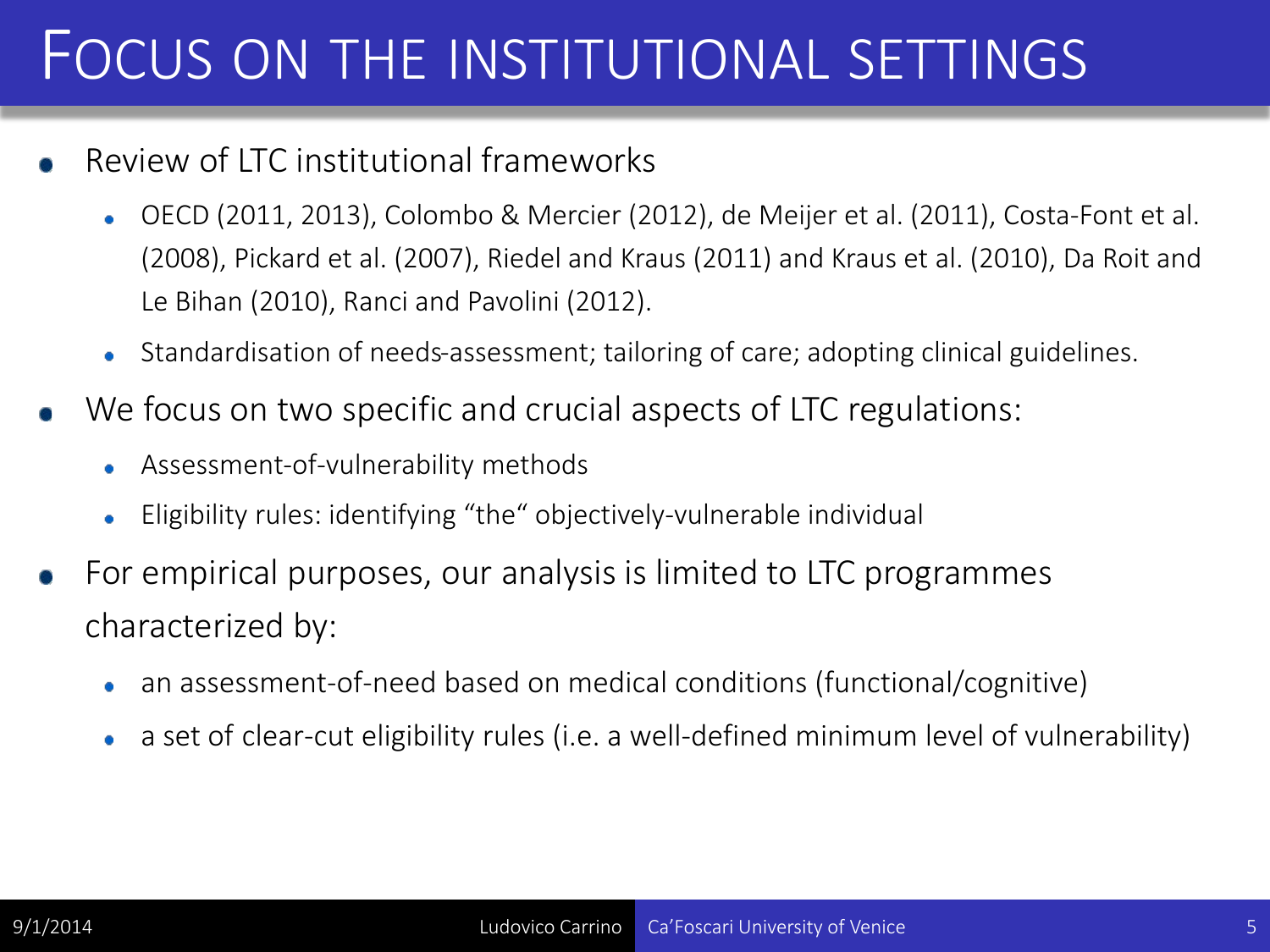| Country           | Programme                                          | In-cash<br>in-kind | Main legislative references      |
|-------------------|----------------------------------------------------|--------------------|----------------------------------|
| <b>AUSTRIA</b>    | Pflegegeld                                         | $\mathcal{C}_{0}$  | BGBl. 110/93, 37/99 (II)         |
|                   | Vlaamse zorgverzekering (Flanders & Brussells)     | $\mathcal{C}$      | R.D $30/03/99$ , B.S. $28/05/99$ |
| <b>BELGIUM</b>    | <b>APA</b>                                         | $\mathcal{C}$      | R.D. $5/03/90$ B.S. $5/04/90$    |
|                   | Home-care INAMI/RIZIV                              | K                  | L $14/07/94$ , B.S. $27/08/94$   |
| <b>CZECH REP.</b> | Příspěvek na péči                                  | $\mathcal{C}$      | Act.366/2011, act $108/2006$     |
|                   | Allocation Personnalisée d'Autonomie               | K                  | CFAS L.232-3/7 R. 232-7/14       |
| <b>FRANCE</b>     | <b>Action Sociale</b>                              | K                  | CFAS, CNAV circ. 2013-52         |
| <b>GERMANY</b>    | Pflegeversicherung                                 | C/K                | SGB XI, 5. SGB XI-AndG           |
| <b>ITALY</b>      | Contributo Aiuto Familiare (Friuli-Venezia Giulia) | $\mathcal{C}$      | L.R. FVG $6/2006$                |
|                   | Progetto di Assistenza Continua (Toscana)          | C/K                | D.G.R. $n.370/2010$              |
| <b>SPAIN</b>      | Promoción de la Autonomía Personal                 | C/K                | Ley 39/2006, R.D. 179/2011       |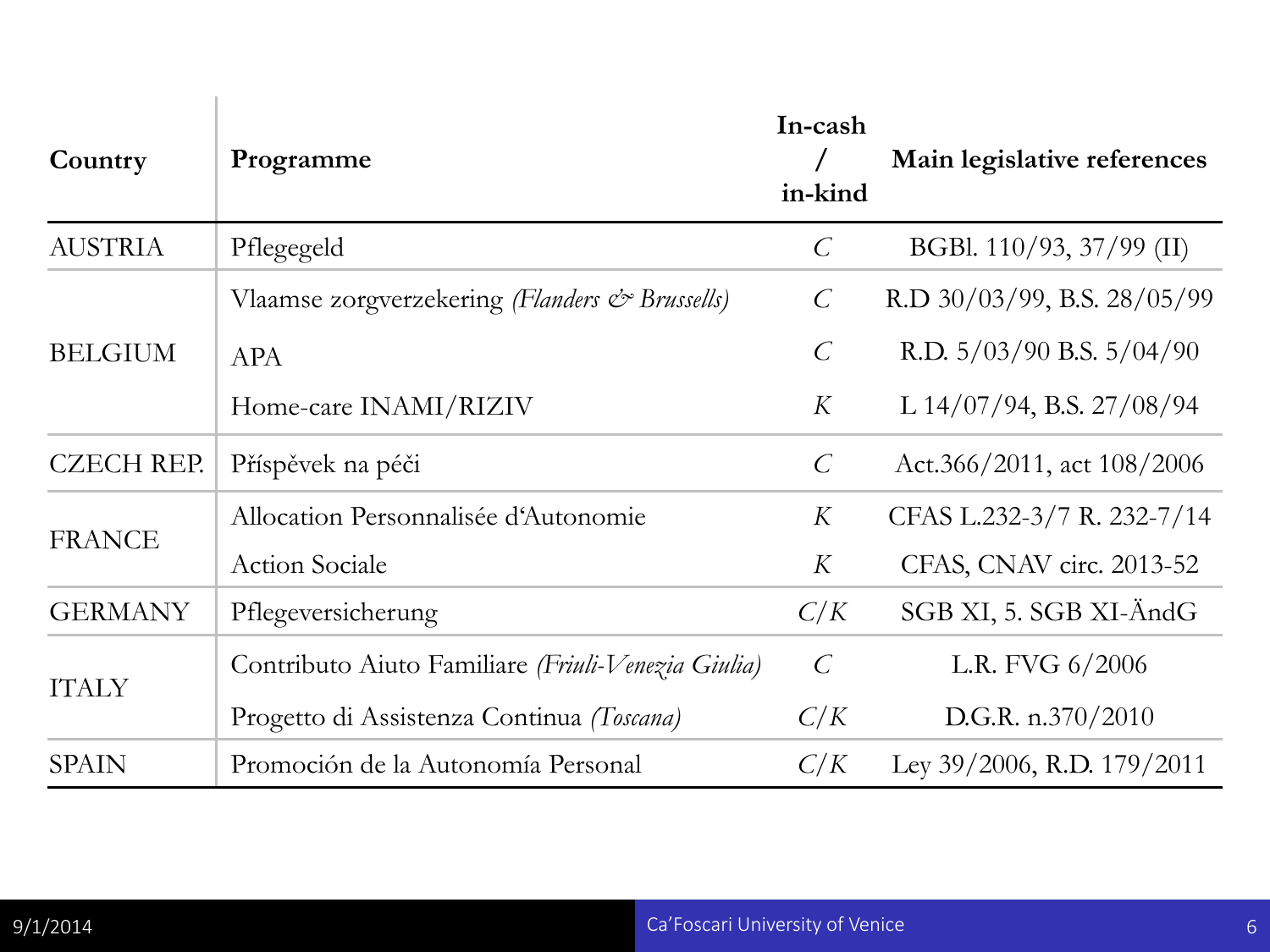|            |                                                        |                | Assessment-of-need |                | Minimum eligibility                                |
|------------|--------------------------------------------------------|----------------|--------------------|----------------|----------------------------------------------------|
|            | Program (scale)                                        | $\mathrm{ADL}$ | iADL               | others         | threshold                                          |
| AT         | Pflegegeld                                             | $\checkmark$   | $\checkmark$       | M, C           | $60h/morth$ care-need <sup>+</sup>                 |
|            | APA                                                    | $\mathbf{p}$   | $\mathbf{p}$       | $\mathcal{C}$  | 7 points                                           |
| <b>BE</b>  | Home-care INAMI/RIZIV<br><i>(BESADL)</i>               | $\checkmark$   |                    | $\overline{C}$ | washing $/$ dressing $/$<br>cognition              |
|            | <i>Vlaamse zorgverzekering (BEL</i><br>profieldschaal) | $\checkmark$   | $\checkmark$       | $\rm C$        | 35 points                                          |
| CZ         | Příspěvek na péči                                      | $\checkmark$   | $\checkmark$       | $\mathcal{C}$  | $3(12)$ deficits                                   |
| DE         | Pflegeversicherung                                     | $\checkmark$   | $\checkmark$       | M, C           | $90\mathrm{m}/\mathrm{day}$ care-need <sup>+</sup> |
| <b>ES</b>  | Promoción de la Autonomía<br>Personal                  | $\checkmark$   | $\checkmark$       | $\mathcal{C}$  | 25 points                                          |
|            | APA (AGGIR)                                            | $\checkmark^*$ | $**$               | $\mathcal{C}$  | $2$ ADL / cognition                                |
| <b>FR</b>  | <i>Action Sociale (AGGIR)</i>                          | $\checkmark^*$ | $**$               | $\overline{C}$ | Washing/cooking/<br>housework                      |
| IT $(FVG)$ | CAF(KATZ)                                              | $\checkmark$   |                    | $\mathcal{C}$  | 2 ADL or cognition                                 |
| IT $(TO)$  | $PAC$ (MDS $HC$ )                                      | $\checkmark^*$ |                    | $\mathcal{C}$  | $2 \text{ ADL} + \text{cognition}$                 |

 $C =$  cognitive limitations;  $M =$  advanced medication procedures;  $p =$  partial coverage

\* Incontinence not included; \*\* iADL do not enter the algorithm for GIR classification; + Austria: at least one ADL and one iADL limitations must occur. Germany: out of the 90m of need, at least 45m must come from ADL limitations.

For Czech Republic numbers in brackets refer to old legislation.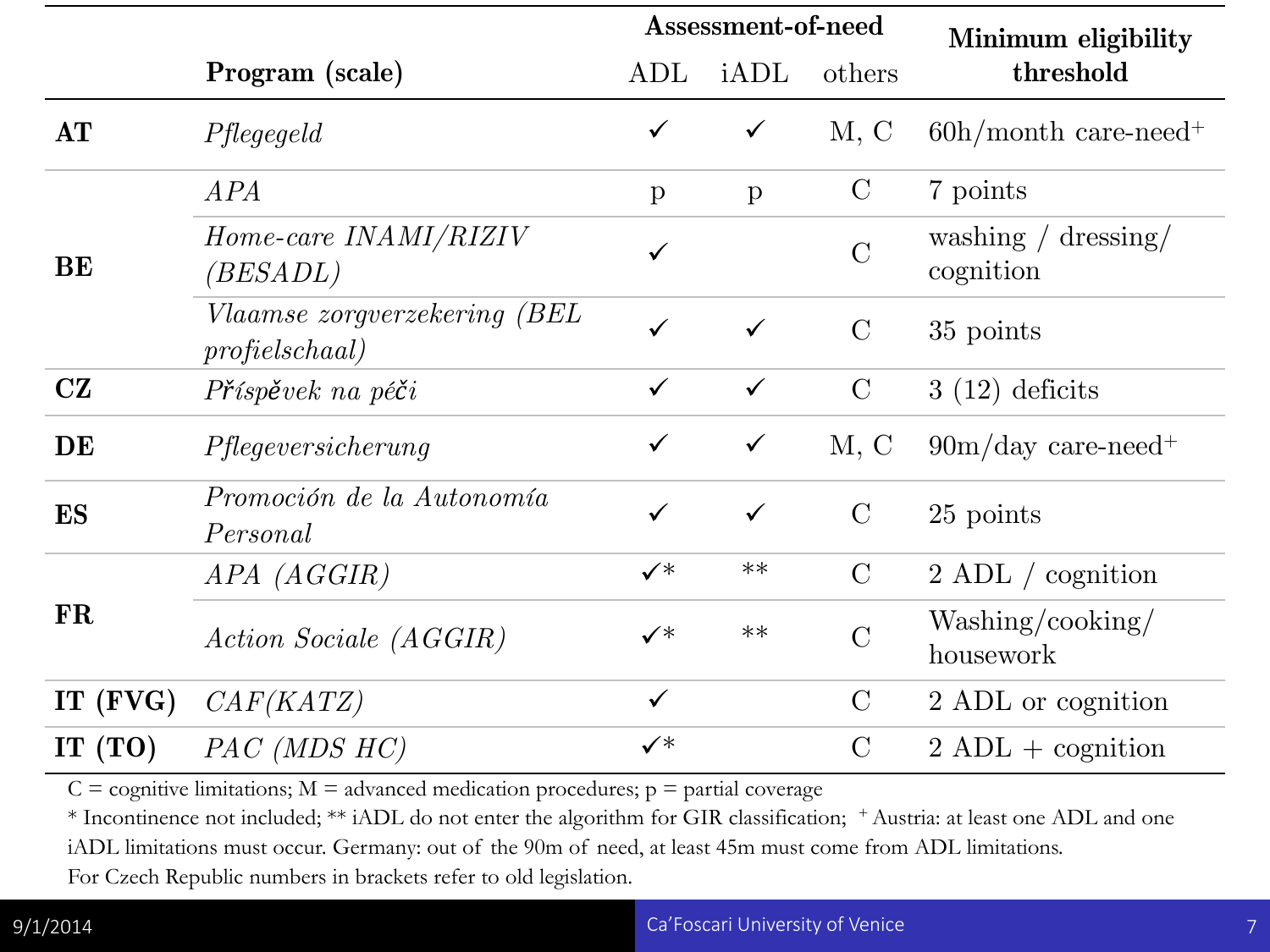### Weighting of vulnerability-outcomes in LTC regulations

| Country    | Program (scale)                                     | Most weighted<br><b>ADL</b> limitations | Most weighted<br>non-ADL limitations |
|------------|-----------------------------------------------------|-----------------------------------------|--------------------------------------|
| AT         | Pflegegeld                                          | washing dressing, WC                    | cooking, housetasks                  |
|            | APA                                                 |                                         |                                      |
| <b>BE</b>  | Home-care INAMI/RIZIV<br>(BESADL)                   | washing $/$ dressing                    | cognition                            |
|            | Vlaamse zorgverzekering<br>$(BEL\; profilelschaal)$ |                                         | housetasks, cognition                |
| CZ         | Příspěvek na péči                                   |                                         |                                      |
| DE         | Pflegeversicherung                                  | bathing, eating,<br>continence          | cognition                            |
| <b>ES</b>  | Promoción de la Autonomía<br>Personal               | eating, WC                              |                                      |
|            | APA(AGGIR)                                          |                                         | cognition                            |
| <b>FR</b>  | Action Sociale (AGGIR)                              | washing                                 | cooking, housetasks                  |
| IT $(FVG)$ | $\text{CAF }(KATZ)$                                 |                                         | cognition                            |
| IT $(TO)$  | $PAC$ ( <i>MDS-HC</i> )                             |                                         | cognition                            |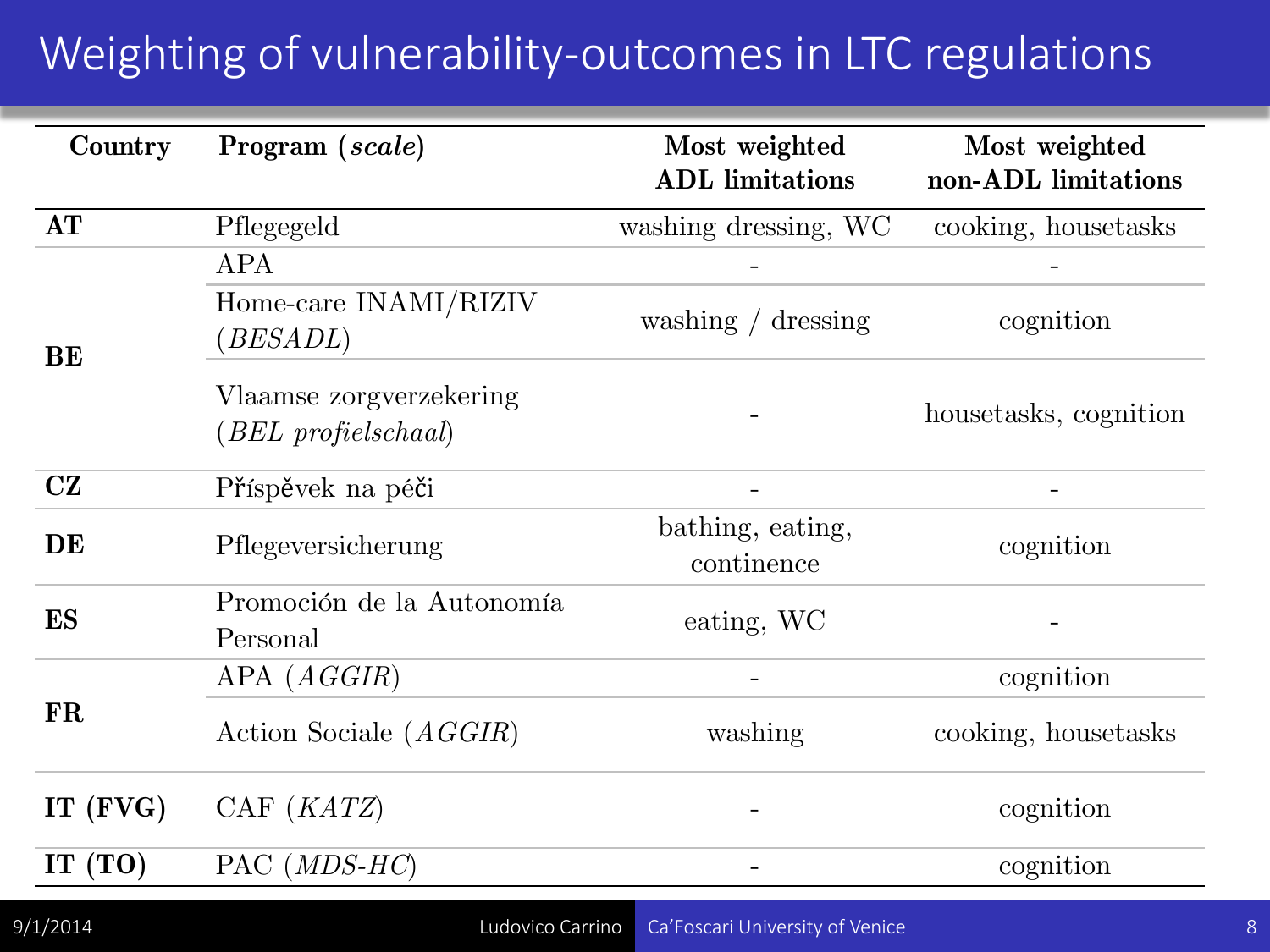### INCLUSIVENESS OF LTC PROGRAMMES

- Each LTC programme adopts a different definition for the minimum level of "objective vulnerability".
	- Scales composition is highly heterogeneous, vulnerability risk is not uniquely characterized among programmes. Within each assessment-ofneed, limitations are often given un-equal weights.
- How do differences in eligibility rules affect programmes' inclusiveness (size of potentially covered population)?
- Different eligibility rules should be compared at:
	- the extensive margin: which limitations (health-outcomes) are included in the assessments-of-need?
	- the intensive margin: how many limitations are needed (among the ones included in the scale) in order to be eligible, in each regulation?
- Incidence rates for ADL, iADL and cognitive impairment must be considered: need for micro-data.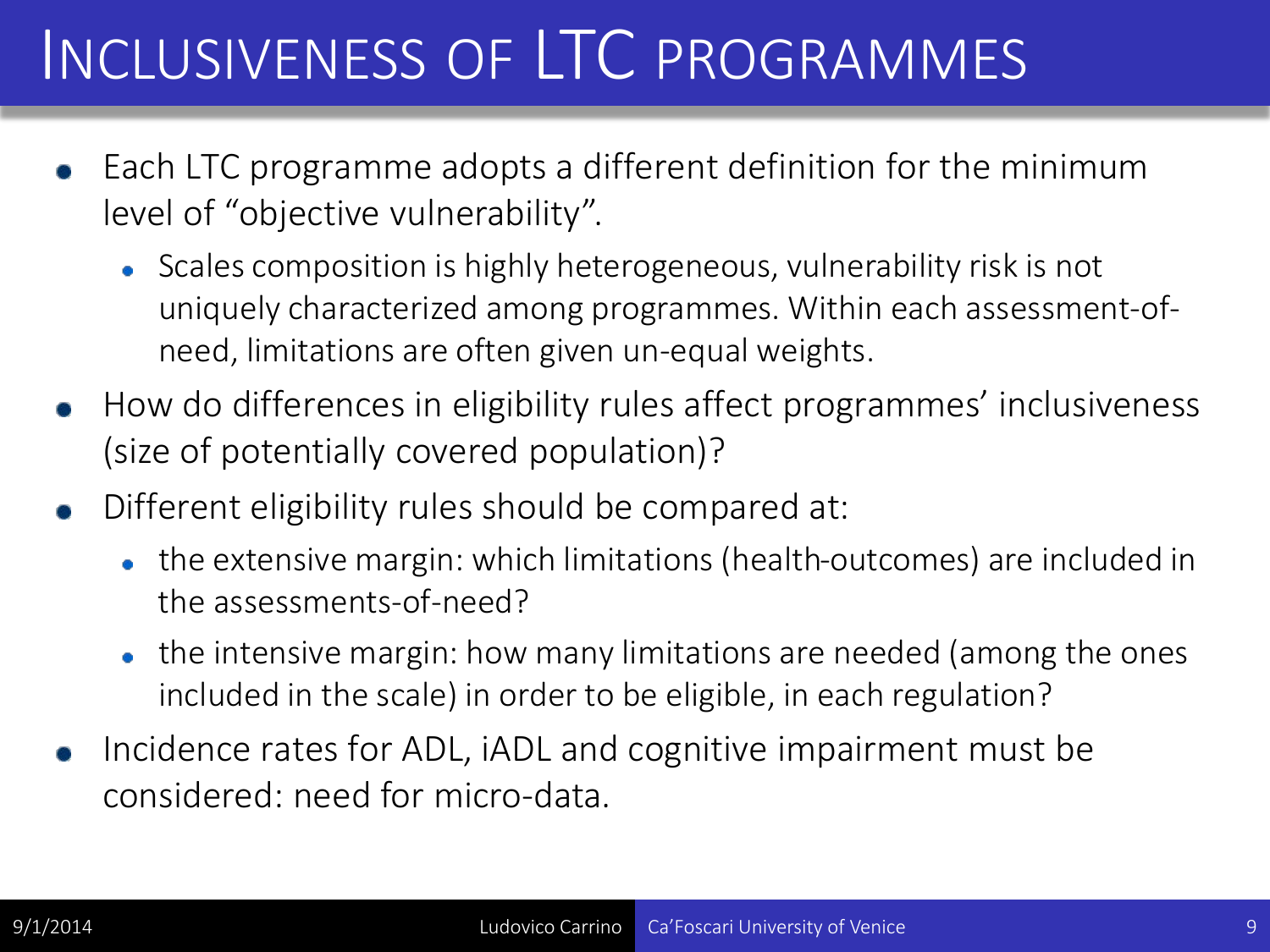### (In)directly-adjusted inclusiveness rates

- Directly-adjusted inclusiveness rates:
	- Method: simulation of each LTC eligibility rules on a standard population. Each individual in the standard-population is labelled as "eligible" or "noneligible" to a LTC programme, depending on whether her medical-profile satisfies the programme's minimum requirements.
	- For each LTC regulation $\tilde{J}$  we obtain a share of eligible individuals (% of the standard population), that we call *inclusiveness rate*  $\omega_{\tilde{I}}$ .

$$
\omega_{\tilde{j}} = \frac{E_{\tilde{j}}}{N} = \frac{\text{eligible population under regulation } \tilde{j}}{\text{standard population}}
$$

- The inclusiveness rates are comparable across programmes.
- Indirectly-adjusted inclusiveness rates (pairwise comparison between two regulations *J* and *Z*):
	- **Method: counterfactual exercise of applying LTC regulation of countryZ on** the population of country *J*.

$$
\chi_{\tilde{j},\tilde{z}|J} = \frac{E_{J,\tilde{Z}}}{E_{J,\tilde{J}}} = \frac{\text{eligible population in J under regulation } \tilde{Z}}{\text{eligible population in J under regulation } \tilde{J}}
$$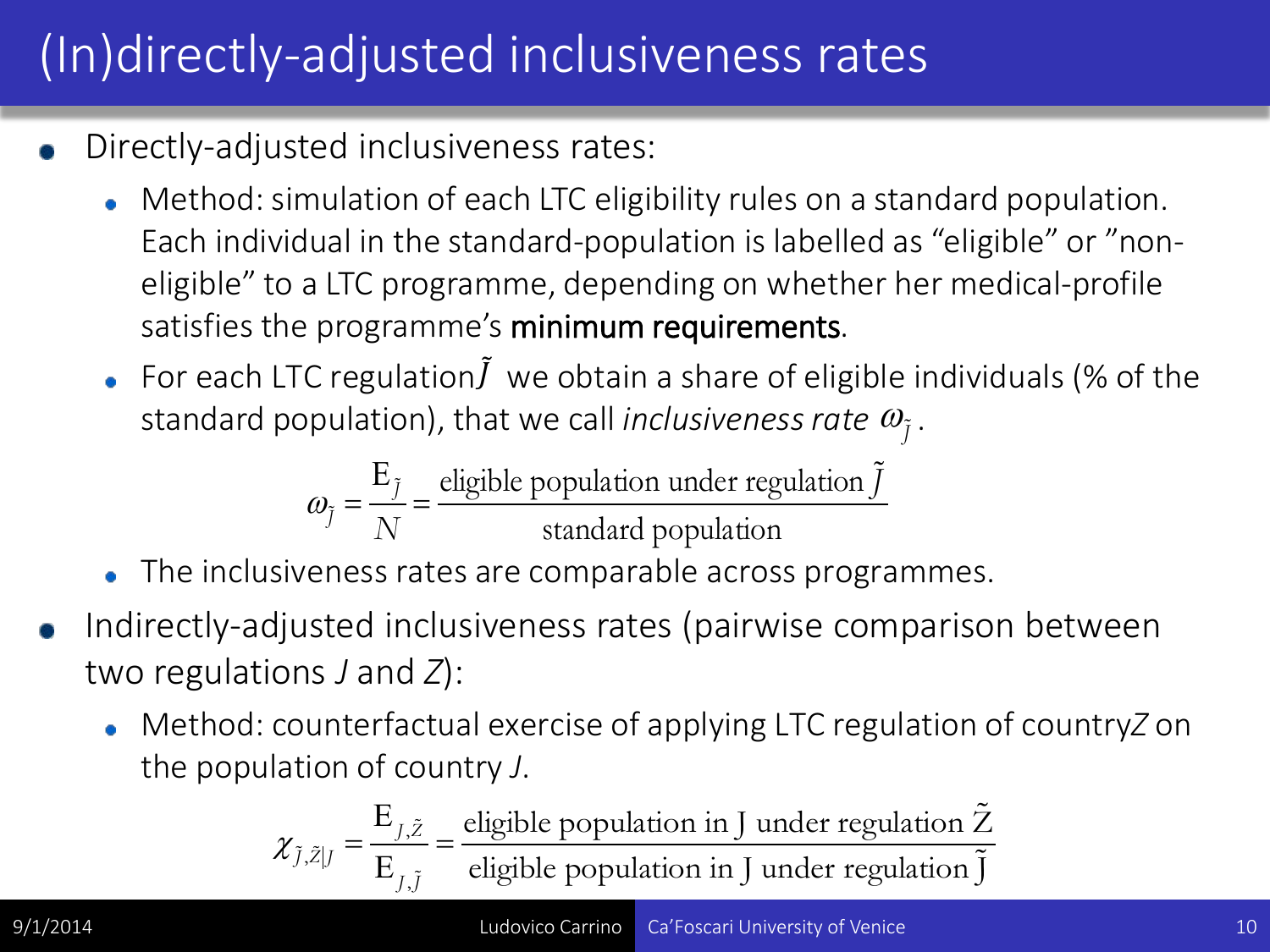### Data

- SHARE wave 2, 11 european countries, 17442 individuals aged 60+
- The health-issues included in the assessments-of-need mostly consists of ADL (Katz et al. 1970), iADL (Lawton & Brody 1969) and cognitive status (see table).
- The SHARE survey provides information for all of these limitations (except for advanced medications / post-surgery conditions)

| <b>ADL</b>                             | Non ADL                                         |
|----------------------------------------|-------------------------------------------------|
| Bathing & hygiene $\checkmark$         | Communication $\checkmark$                      |
| Dressing $\checkmark$                  | Shopping for groceries/medicines $\checkmark$   |
| Using the toilet $\checkmark$          | Cooking $\checkmark$                            |
| Transferring $\checkmark$              | Housekeeping $\checkmark$                       |
| Continence $\checkmark$                | Doing laundry $\checkmark$                      |
| Feeding $\checkmark$                   | Moving outdoor V                                |
| Moving indoor $\checkmark$             | Responsibility for own medications $\checkmark$ |
| Hygiene for post-surgery conditions or | Cognitive impairment $\checkmark$               |
| advanced medications <b>x</b>          |                                                 |

 $\checkmark$  = *information available in SHARE;*  $\checkmark$  = *information missing from SHARE* 

*The underlined tasks do not belong to the Katz's ADL scale, but are treated as basic activities of daily livings in the LTC regulations that include them.*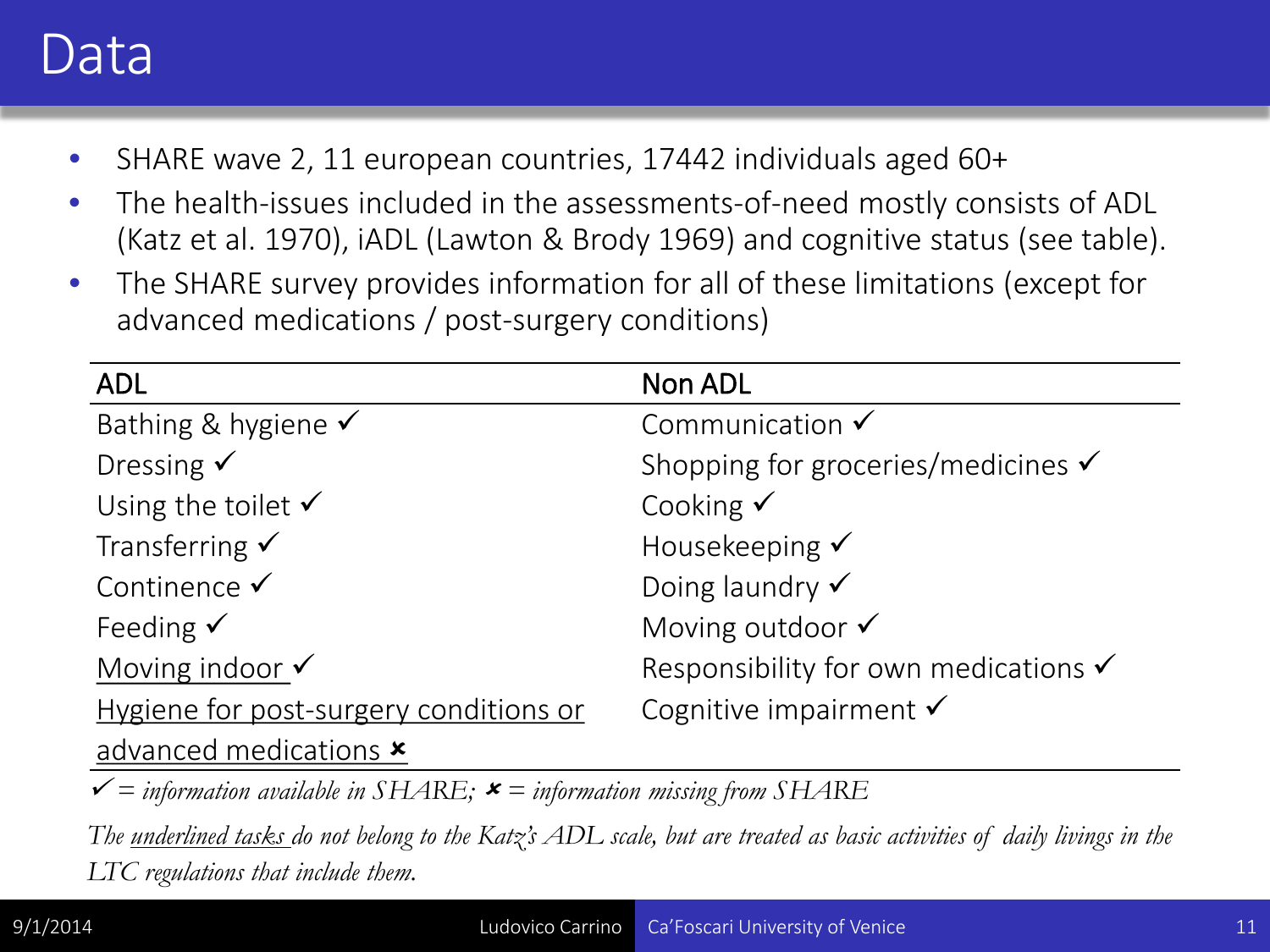|                  | AT             |                          | BE                       |                          | CZ                       | DE             |                | <b>FR</b>                | ES                 |                          | IT        | <b>SHARE</b> |
|------------------|----------------|--------------------------|--------------------------|--------------------------|--------------------------|----------------|----------------|--------------------------|--------------------|--------------------------|-----------|--------------|
|                  |                | <b>APA</b>               | <b>INAMI</b>             | FL                       |                          |                | <b>APA</b>     | $\mathbf{A}\mathbf{S}$   |                    | <b>FVG</b>               | <b>TO</b> | wave 2       |
| Continence       | 20             |                          | $1 - 4$                  | $0 - 3$                  | $\blacksquare$           | 44             |                |                          |                    | $0 - 1$                  |           |              |
| Dressing         | 20             | $0 - 3$                  | $1 - 4$                  | $0 - 3$                  | $0-1$                    | 12             | $0 - 1$        | $0 - 1$                  | 11.9               | $0 - 1$                  | $0 - 4$   |              |
| Washing          | 25             |                          | $1 - 4$                  | $0 - 3$                  | $0-1$                    | 52             | $0 - 1$        | $0 - 1$                  | 11.7               | $0 - 1$                  | $0 - 4$   |              |
| Nutrition        | 30             | $0 - 3$                  | $1 - 4$                  | $0 - 3$                  | $0 - 1$                  | 51             | $0 - 1$        | $0 - 1$                  | 16.8               | $0 - 1$                  | $0 - 4$   |              |
| Use of WC        | 30             | $\overline{\phantom{0}}$ | $1 - 4$                  | $0 - 3$                  | $0 - 1$                  | 32             | $0 - 1$        | $0 - 1$                  | 14.8               | $0 - 1$                  | $0 - 4$   |              |
| Transferring     |                |                          |                          |                          |                          | $\overline{4}$ | $0 - 1$        | $0 - 1$                  | 9.4                | $0 - 1$                  | $0 - 8$   |              |
| Moving           | 15             | $0 - 3$                  | $1 - 4$                  | $0 - 3$                  | $0 - 1$                  | (30)           | $0 - 1$        | $0 - 1$                  | 12.3               | $\overline{\phantom{a}}$ | $0 - 4$   |              |
| Communication    | 10             | $0 - 3$                  |                          |                          | $0 - 1$                  |                |                |                          |                    |                          |           |              |
| Cooking          | 30             |                          |                          | $0 - 3$                  | $0 - 2$                  | (60)           |                | $\circ$                  | 3.6                |                          |           |              |
| Household tasks  | 20             |                          |                          | $0 - 15$                 |                          | (40)           |                | $\circ$                  | 1.6                |                          |           |              |
| Laundry          | 10             | $0 - 3$                  |                          | $0 - 6$                  |                          | (20)           |                |                          | 0.8                |                          |           |              |
| Shopping         | 10             |                          |                          | $0 - 3$                  | $\overline{\phantom{a}}$ | (20)           |                | $\qquad \qquad -$        | $\overline{2}$     |                          |           |              |
| Taking medics.   | $\overline{3}$ |                          | $\equiv$                 | $0 - 3$                  | $0 - 1$                  |                |                | $\overline{\phantom{0}}$ | 2.9                |                          |           |              |
| Med. procedures  | 10             |                          |                          | $\overline{\phantom{a}}$ | $\overline{\phantom{a}}$ | 12             |                |                          |                    |                          |           |              |
| Mental/cognitive | 25             | $0 - 3$                  | $[1-4]$                  | $0 - 27$                 | $0 - 1$                  | $^{+}$         | $^{+}$         | $\overline{\phantom{a}}$ | $(15.4)^{\hat{ }}$ | $\hspace{0.1mm} +$       | $\ast$    |              |
| Moving outdoor   | 10             | $\overline{\phantom{a}}$ | $\overline{\phantom{a}}$ | $\blacksquare$           | $\overline{\phantom{a}}$ | (20)           |                | $-$                      | 12.2               |                          |           | ✓            |
| Totale           | 243            | 18                       | 24                       | 75                       | 10                       | 385            | $\mathcal S$   | $\mathcal S$             | 100                | 6                        | 28        |              |
| threshold        | 60             | 7                        |                          | 35                       | 3                        | $90+$          | $\overline{2}$ |                          | 25                 | $2^+$                    | $8*$      |              |

Units of measurement: Austria – hours/month; Germany – minutes/day; Belgium, Czech R., France, Italy, Spain – scale score.

+ Significant cognitive impairment is sufficient for eligibility;

\* Besides dependency in BADL, the regulation assesses separately cognitive impairment and mental/behavioral status, see Table 2-25.

^ Spain adopts a specific scale for cognitively impaired individuals.

German's guidelines in brackets are imputed from the Austrian regulation (originally left as "unspecified" in the legislation)

#### 9/1/2014 Ca'Foscari University of Venice 12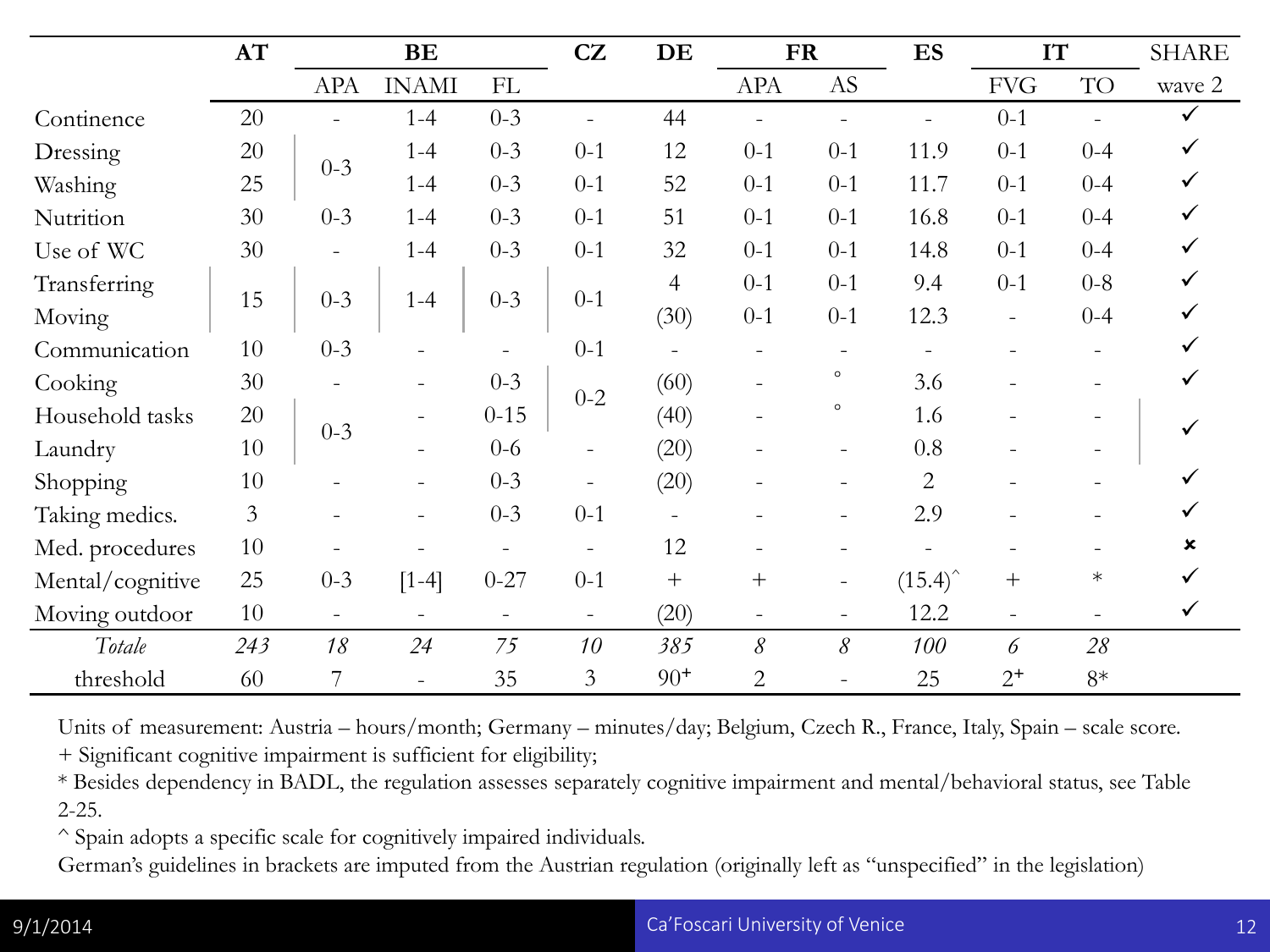### Results: directly-adjusted inclusiveness rates



Directly adjusted inclusiveness rates on standard population<sup>\*</sup>

\* Each LTC regulation has been simulated on a population of 17,442 individuals aged 60+ from SHARE wave 2 (Austria, Belgium, Czech Republic, Denmark, France, Germany, Italy, Netherlands, Spain, Sweden, Switzerland).

- Non-comprehensive analysis: some programmes could not be included
- There might be discrepancies between regulations an actual need evaluations
- Health-information in SHARE are self-reported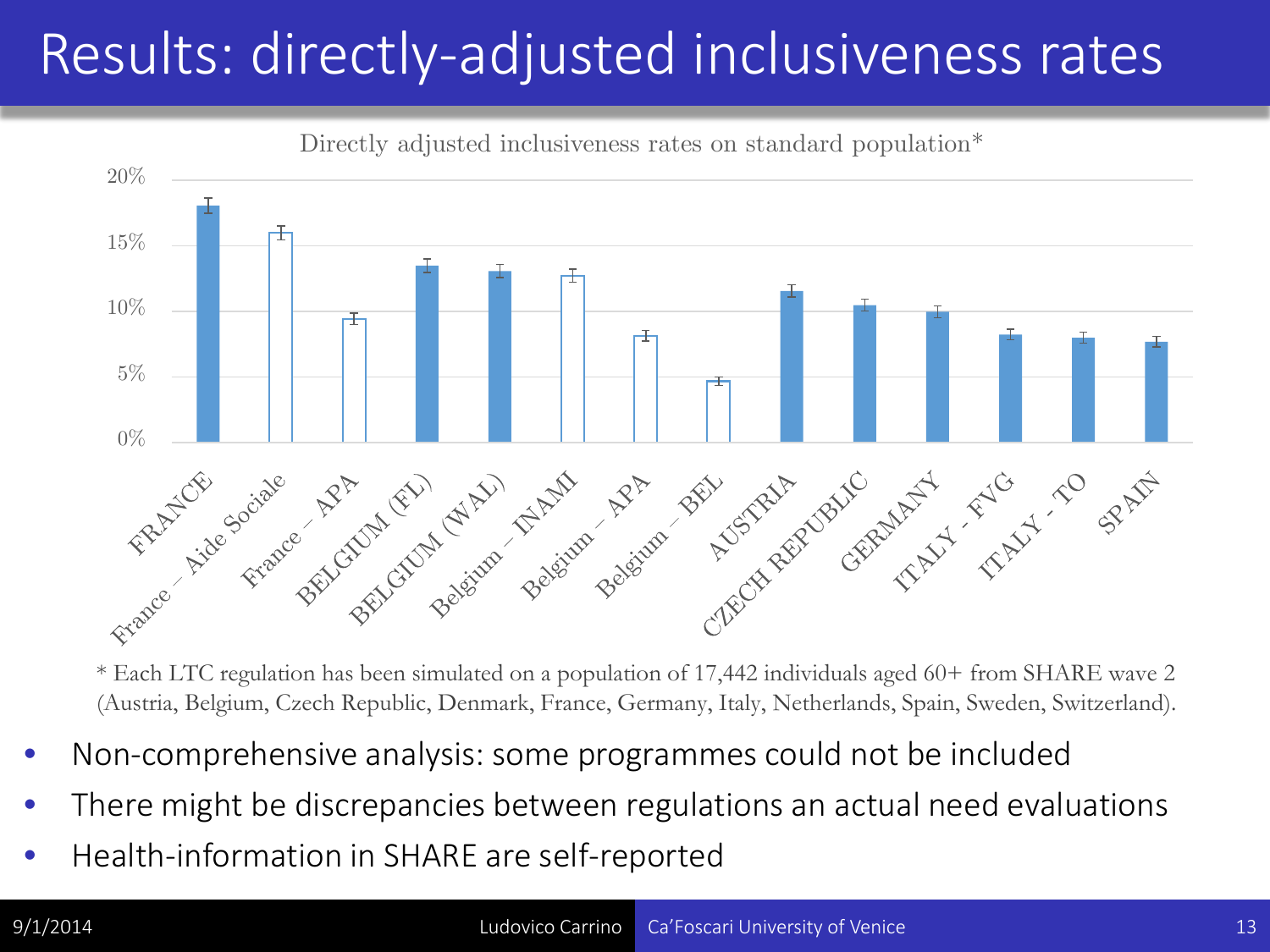### DETERMINANTS OF FORMAL-CARE UTILIZATION

- Objective: investigating the potential determinants of formal home-care utilization in European countries, accounting for the "eligibility status" of individuals.
	- focus on the potential "failures" of LTC programmes: vulnerable individuals (entitled to home-nursing services) without actual access to any formal care.
	- Role of education (Nutbeam, 1998; Parker et al. 1995; Sun et al., 2013; Cutler & Lleras-Muney, 2012)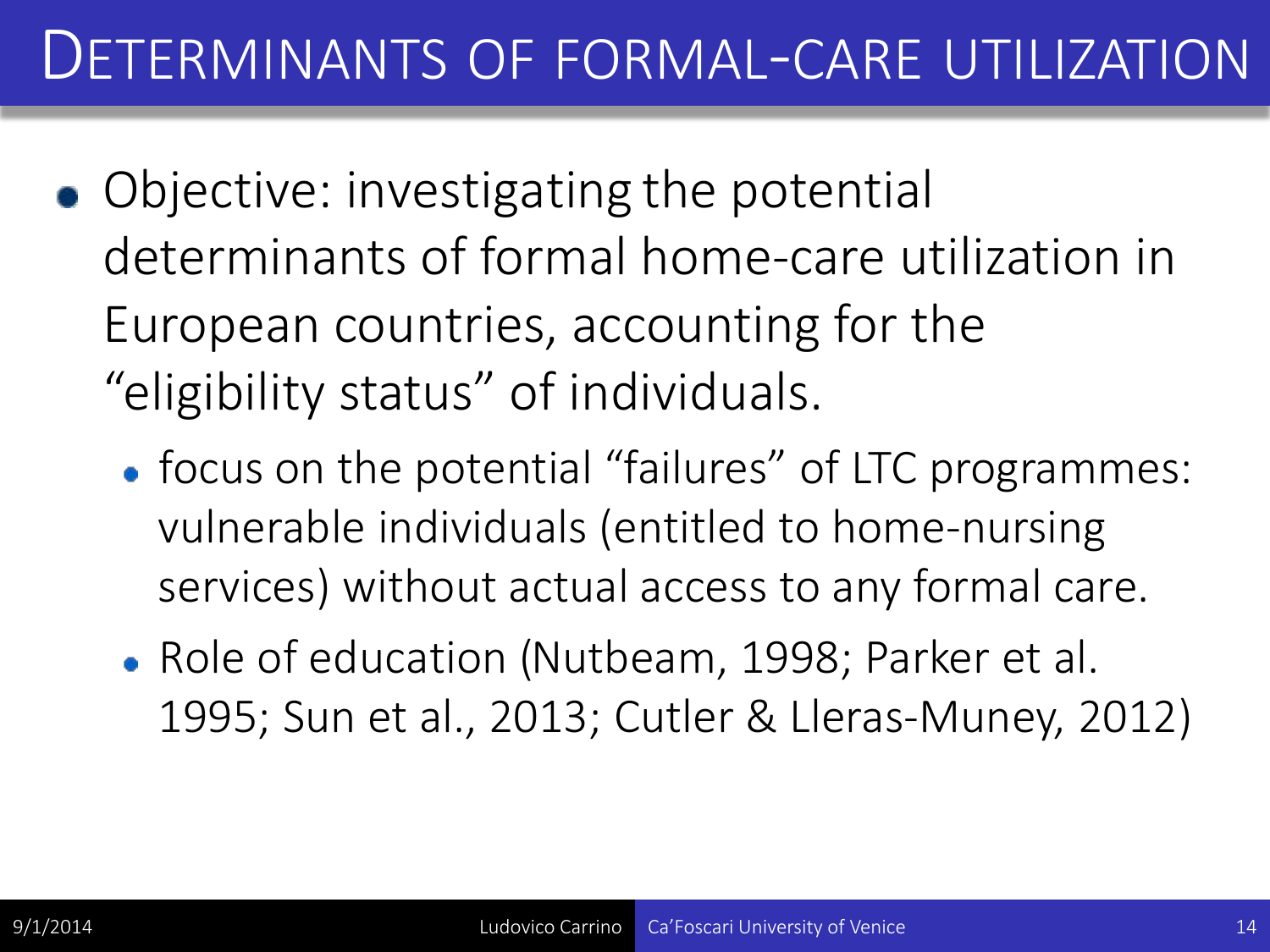### Data and descriptive statistics

Data: SHARE waves 1-2, individuals aged 60+ having children (not co- $\bullet$ residing), living in Austria, Belgium, France and Germany.

|                            | All countries | Austria  | Belgium  | France   | Germany   |
|----------------------------|---------------|----------|----------|----------|-----------|
| N                          | 10100         | 1437     | 3116     | 2682     | 2865      |
| Receive formal home care   | $9.9\%$       | $4.2\%$  | $12.4\%$ | 17.15%   | $3.14\%$  |
| Eligible                   | $10.5\%$      | $8.2\%$  | $15.3\%$ | 11.85%   | $5.54\%$  |
| Female                     | $55.6\%$      | 59%      | 54.8%    | 58.35%   | 52.11%    |
| Age                        | 70.65         | 70.1     | 71.01    | 71.4     | 69.75     |
| Retired                    | $79.5\%$      | 82.2%    | $74.6\%$ | 84.17%   | 79.22%    |
| Years of education         | 9.6           | 7.71     | 9.19     | 7.34     | 12.96     |
| Fraction of daughters      | 48%           | 50%      | $46.5\%$ | $47.1\%$ | $49.9\%$  |
| $1+$ ADL                   | $17.1\%$      | $14.6\%$ | $19.9\%$ | $18.3\%$ | $14.24\%$ |
| $1+$ iADL                  | $20.3\%$      | $20.2\%$ | $22.7\%$ | 22.29%   | $15.74\%$ |
| Bad subjective health      | $38.3\%$      | $32.7\%$ | $32.1\%$ | $42.2\%$ | $44.4\%$  |
| Limited in activities      | $49.5\%$      | 51.8%    | $45.5\%$ | $45.1\%$ | 56.8%     |
| Having 1+ chronic diseases | 82%           | $77.3\%$ | $83.5\%$ | 83.92%   | 80.66%    |
| Diagnosed with diabetes    | $11.5\%$      | $10.3\%$ | $10.6\%$ | $10.8\%$ | $13.9\%$  |
| Diagnosed with cancer      | $6\%$         | $3.6\%$  | $6.2\%$  | $6.3\%$  | $6.6\%$   |
| Hip or femoral fractures   | $2.3\%$       | $2.4\%$  | $3.3\%$  | $1.6\%$  | $1.8\%$   |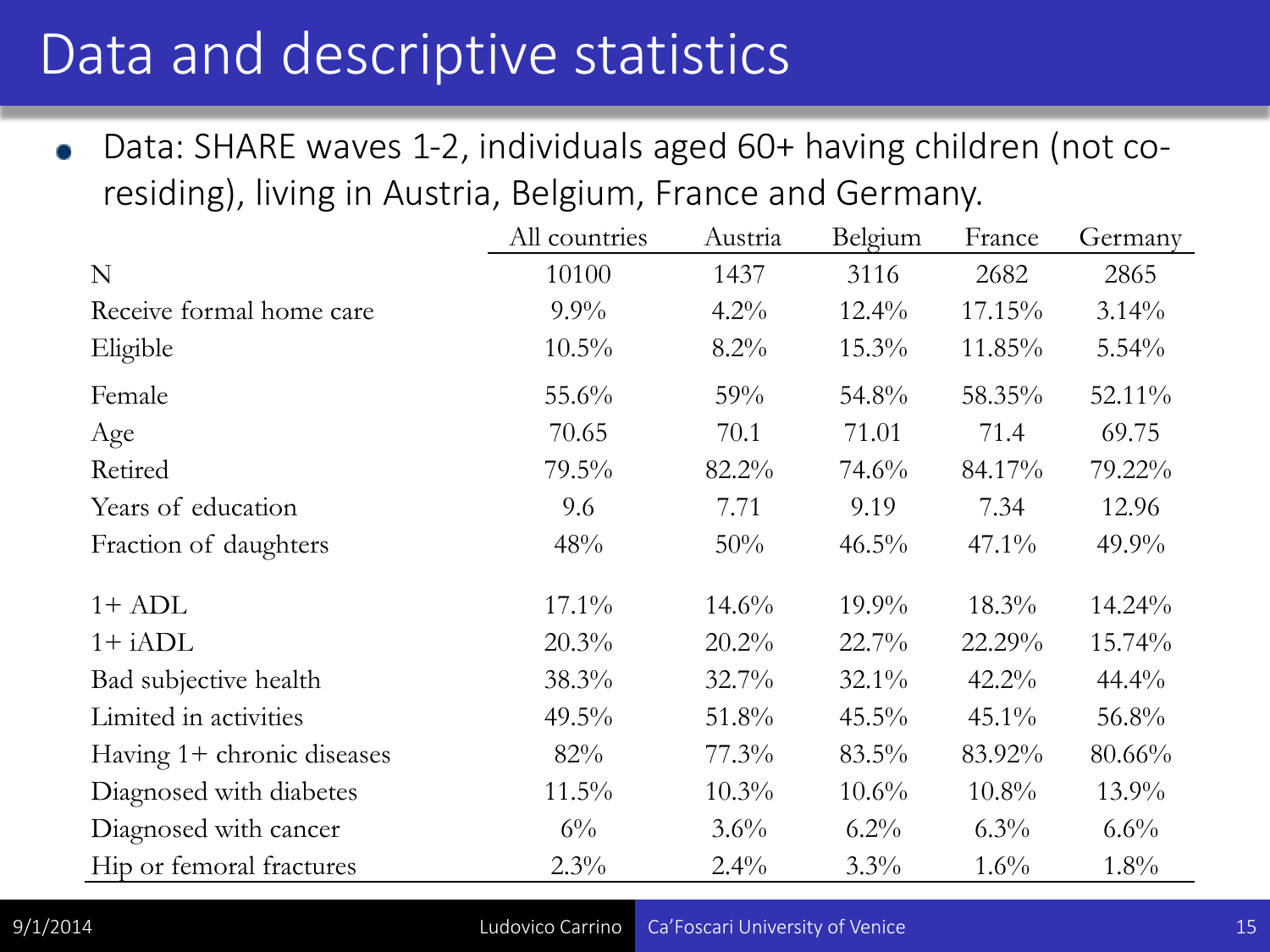## Empirical strategy

- Eligible and non-eligible individuals are likely to differ in terms of accessing to and using home-care services. We need to analyze formal care utilization differentiated by the eligibility status.
	- two probit models for the probability of using formal home-care conditioning on the eligibility status of the respondents
	- eligibility is a country-specific dummy: a respondent is eligible to at least one LTC programme in one's own country if her medical profile satisfies the minimum vulnerability requirements.
- Dependent variable: dummy for receiving formal nursing/personal home-care or meals on wheels (OECD definitions).
- Explanatory variables: socio-demographic information, health-conditions, economic resources, housing location, country dummies.
- Children characteristics (fraction of daughters) as proxy for informal care provision (endogenous).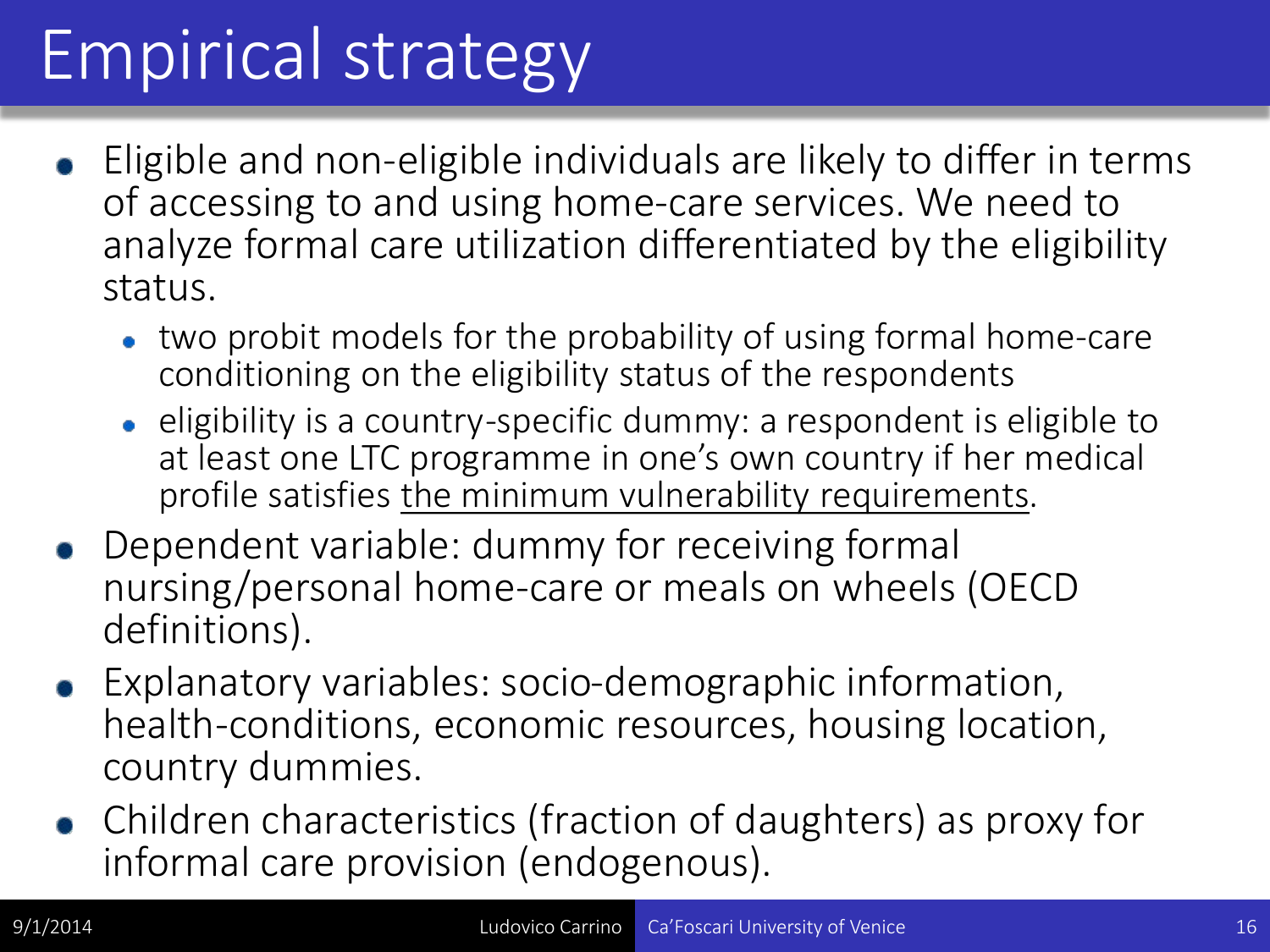## Results (1): education

| Dep. var.: formal home-care                                     |                  |            |           |              |                  |            |  |
|-----------------------------------------------------------------|------------------|------------|-----------|--------------|------------------|------------|--|
| utilization (dummy)                                             |                  | Eligible   |           | Non-eligible | Whole sample     |            |  |
|                                                                 | <b>Estimates</b> | St. Errors | Estimates | St. errors   | <b>Estimates</b> | St. Errors |  |
| Years of education                                              | $0.012**$        | (0.005)    | 0.000     | (0.590)      | 0.000            | (0.000)    |  |
| Using dummies for ISCED levels,<br>excluding ISCED $0,1,2$ :    |                  |            |           |              |                  |            |  |
| Medium education ISCED 3,4                                      | $0.115**$        | (0.052)    | $0.009**$ | (0.004)      | $0.016***$       | (0.005)    |  |
| High education ISCED 5,6                                        | $0.173***$       | (0.069)    | $-0.005$  | (0.005)      | 0.003            | (0.006)    |  |
| Country-, housing location-,<br>income-, wealth-, wave- dummies | yes              |            | yes       |              | yes              |            |  |
| Observations                                                    | 994              |            | 9106      |              | 10100            |            |  |
| Pseudo R2                                                       | 0.191            |            | 0.216     |              | 0.28             |            |  |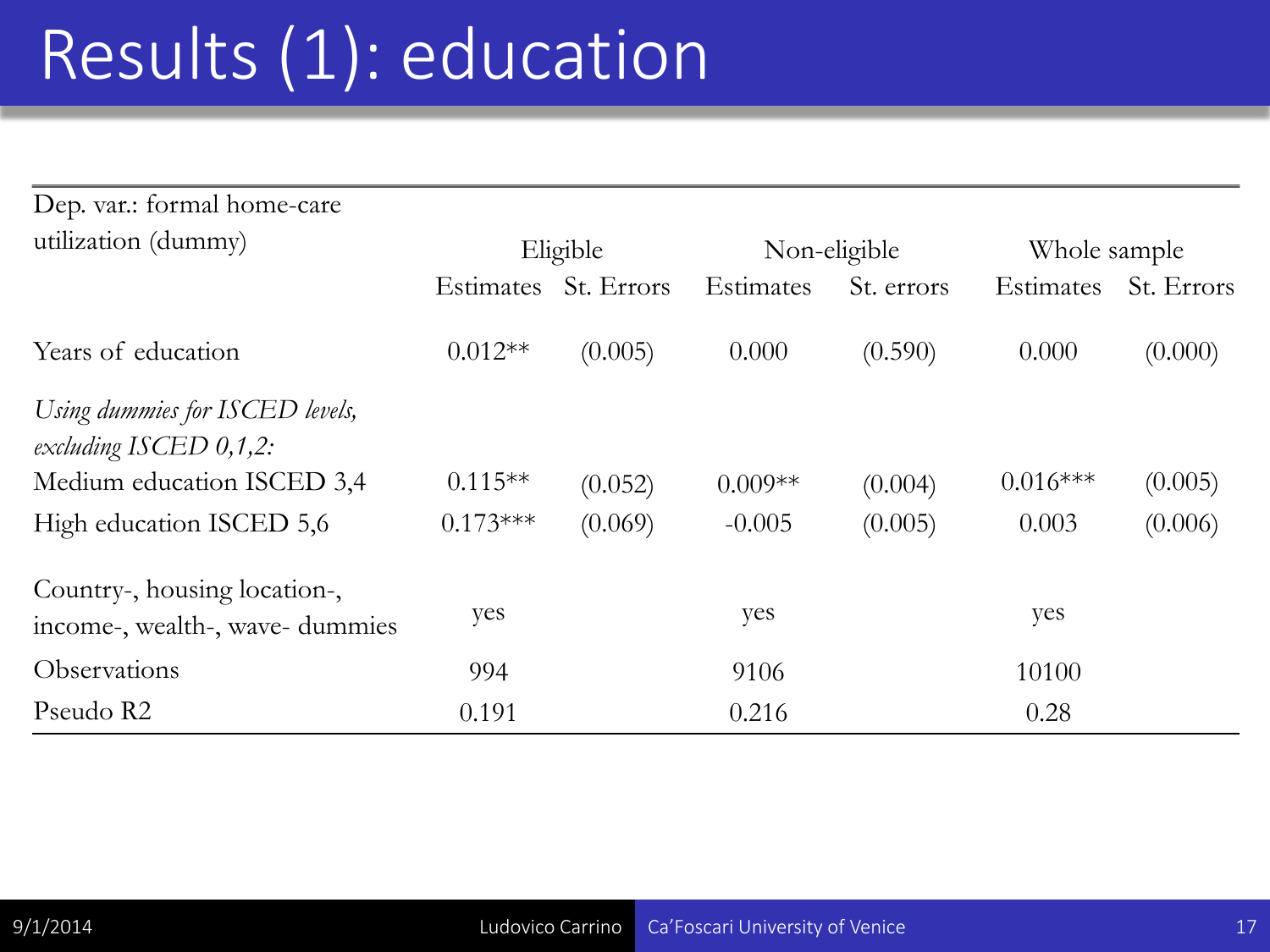## Results (2): health-variables

| Dep. var.: formal home-care<br>utilization (dummy) | Eligible   |            | Non-eligible   |            | Whole sample |            |
|----------------------------------------------------|------------|------------|----------------|------------|--------------|------------|
|                                                    | estimates  | St. errors | Estimates      | St. errors | estimates    | St. errors |
| Bad self-perceived health                          | $0.179***$ | (0.046)    | 0.006          | (0.004)    | $0.013**$    | (0.005)    |
| Feel limited in activities                         | 0.044      | (0.064)    | $0.023***$     | (0.005)    | $0.030***$   | (0.005)    |
| Have long-term illnesses                           | 0.005      | (0.052)    | 0.002          | (0.004)    | 0.002        | (0.005)    |
| Euro-D score $(1 \text{ to } 12)$                  | 0.006      | (0.007)    | $0.003***$     | (0.001)    | $0.003***$   | (0.001)    |
| Orientation impaired                               | $-0.02$    | (0.017)    | $\overline{0}$ | (0.002)    | 0.004        | (0.012)    |
| # mobility limitations                             | $0.016*$   | (0.009)    | $0.002**$      | (0.001)    | $0.004***$   | (0.001)    |
| # ADL                                              | $0.044***$ | (0.014)    | 0.006          | (0.004)    | $0.013***$   | (0.002)    |
| $\#$ iADL                                          | $0.024**$  | (0.011)    | $0.010***$     | (0.002)    | $0.011***$   | (0.002)    |
| 1+ Chronic diseases                                | 0.165      | (0.079)    | 0.007          | (0.005)    | $0.015*$     | (0.008)    |
| Chronic diseases:                                  |            |            |                |            |              |            |
| Diabetes                                           | 0.069      | (0.047)    | $0.010**$      | (0.005)    | $0.014**$    | (0.006)    |
| Cancer                                             | 0.024      | (0.061)    | $0.026***$     | (0.006)    | $0.027***$   | (0.007)    |
| Fracture                                           | 0.038      | (0.059)    | $0.018**$      | (0.009)    | $0.023***$   | (0.009)    |
| Country-, housing location-,                       |            |            |                |            |              |            |
| income-, wealth-, wave- dummies                    | yes        |            | yes            |            | yes          |            |
| Observations                                       | 994        |            | 9106           |            | 10100        |            |
| Pseudo R2                                          | 0.191      |            | 0.216          |            | 0.28         |            |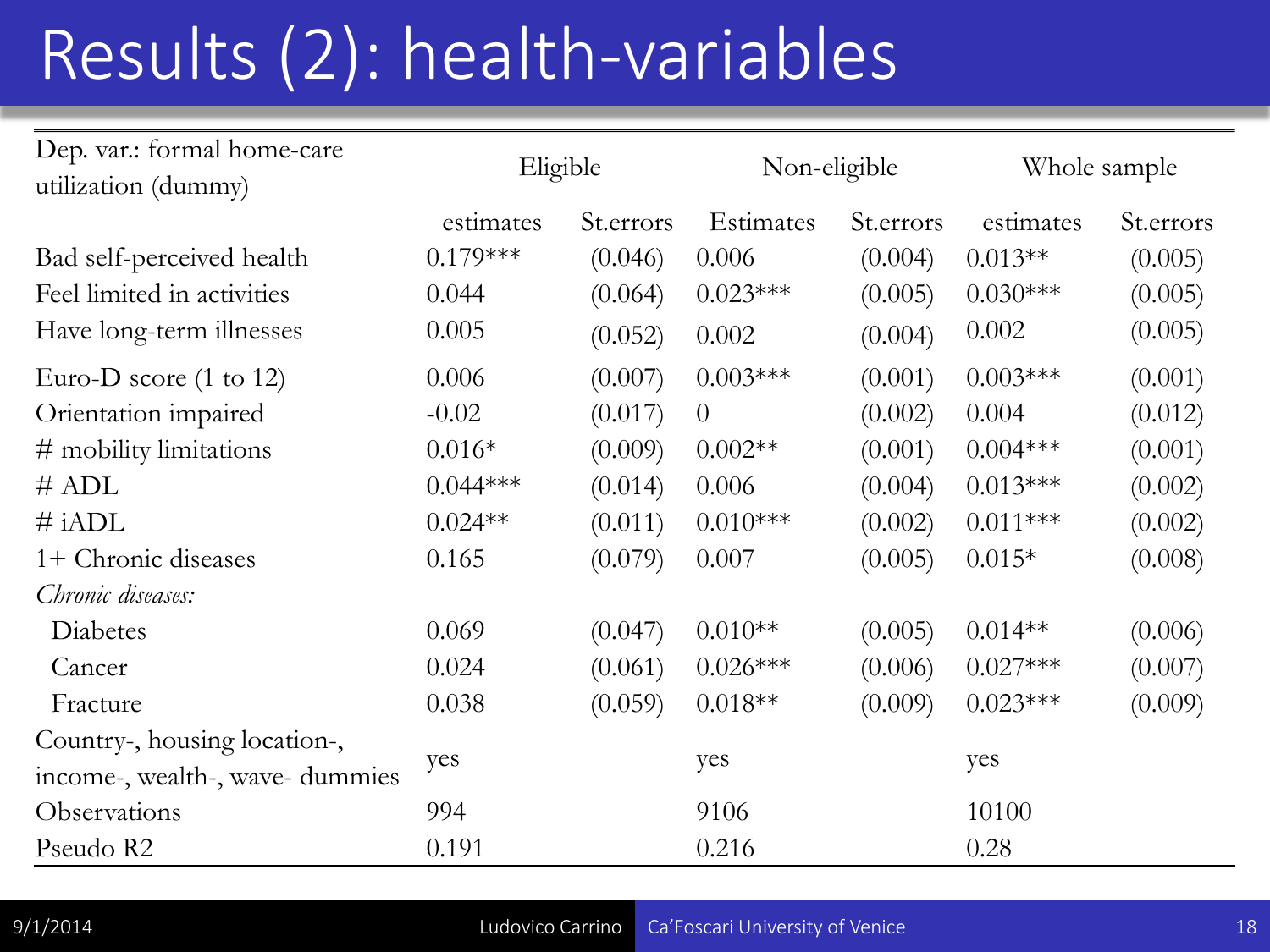## Results (3): socio-demographic variables

| Dep. var.: formal home-care<br>utilization (dummy)              | Eligible   |            | Non-eligible     |            | Whole sample |            |
|-----------------------------------------------------------------|------------|------------|------------------|------------|--------------|------------|
|                                                                 | estimates  | St. errors | <b>Estimates</b> | St. errors | estimates    | St. errors |
| Age                                                             | $0.012***$ | (0.003)    | $0.001***$       | (0)        | $0.002***$   | (0)        |
| Retired                                                         | 0.031      | (0.046)    | $0.009**$        | (0.004)    | $0.011**$    | (0.005)    |
| Female                                                          | 0.068      | (0.044)    | $-0.003$         | (0.004)    | 0.000        | (0.005)    |
| Fraction of daughters                                           | $-0.091*$  | (0.048)    | 0.005            | (0.004)    | 0.002        | (0.005)    |
| Number of children                                              | $-0.005$   | (0.012)    | $\overline{0}$   | (0.001)    | $-0.001$     | (0.001)    |
| Sociability                                                     | $-0.025$   | (0.028)    | $-0.002$         | (0.002)    | $-0.003$     | (0.002)    |
| Seen dentist                                                    | $-0.001$   | (0.01)     | $0.003***$       | (0.001)    | $0.003**$    | (0.001)    |
| Country-, housing location-,<br>income-, wealth-, wave- dummies | yes        |            | yes              |            | yes          |            |
| Observations                                                    | 994        |            | 9106             |            | 10100        |            |
| Pseudo R2                                                       | 0.191      |            | 0.216            |            | 0.28         |            |